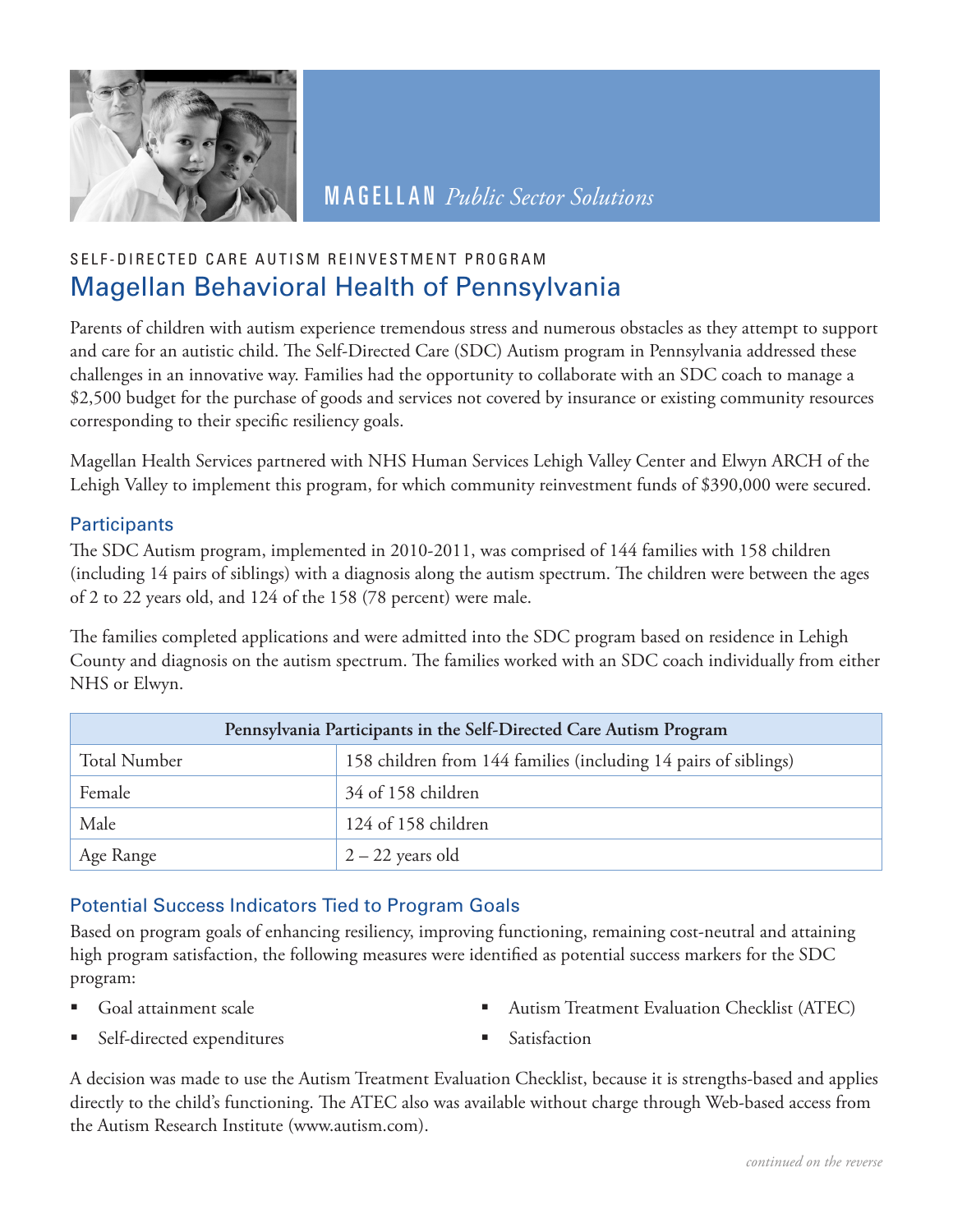## Goal Attainment

By the end of the program, 44 percent of the children showed improvement on at least one goal. High goal achievers continued the program at least three quarters.

#### Self-Directed Expenditures

The SDC coach worked diligently with each family to identify resources available in their communities, and to help them prioritize all viable options to maximize the benefit of the SDC funds. The SDC coach also effectively obtained access to existing relevant community resources for all families, including scouting and driving lessons.

By the end of the program, the families spent just over the \$390,000 budget for SDC expenditures tied to goals. The top three categories were activities (\$152,577), computer/media (\$128,048), and sensory/gross motor equipment (\$31,230). Interestingly, respite was not the most popular category of expenditures.

#### Autism Treatment Evaluation Checklist (ATEC)

An expected benefit of the use of self-directed care funds was improvements in functioning related to autism. The ATEC is a tool with demonstrated sensitivity to treatment change for children with autism. The checklist contains 77 items under four scales:

| I. Speech/Language/Communication | III. Sensory/Cognitive Awareness |
|----------------------------------|----------------------------------|
| II. Sociability                  | IV. Health/Physical/Behavior     |

The total score for improvement ranged from six percent to 12 percent, at the time intervals of three, six, nine and 12 months in the program. Each interval showed statistically significant improvement in functioning.

#### **Satisfaction**

Satisfaction was formally assessed at discharge by a brief self-report. At discharge, families reported that they were highly satisfied overall, with a score of 18.2 out of a possible total score of 20. The four satisfaction questions were:

| Question                                                                                                                              | <b>Satisfaction Score</b> |
|---------------------------------------------------------------------------------------------------------------------------------------|---------------------------|
| My child is making the progress I expect as a result of participation in the Self-<br>Directed Care program.                          | 4.5/5                     |
| We are being provided with the level of care coordination I expect as a result of<br>participation in the Self-Directed Care program. | 4.6/5                     |
| We have made improvement in family goal areas as a result of participation in the Self-<br>Directed Care program.                     | 4.5/5                     |
| Services are provided in a timely, professional and responsive manner.                                                                | 4.5/5                     |
| <b>Total Satisfaction</b>                                                                                                             | 18.2/20                   |

When given the opportunity to provide open-ended feedback, many parents described improved well-being, quality of life and value regarding the positive impact of SDC expenditures across multiple domains. Despite the chronic issues facing their children, many parents reported that the program provided a great benefit to their family. For example:

 "I think this is a wonderful program because it allows families to purchase important services that help autistic children become independent and aware of their surroundings."